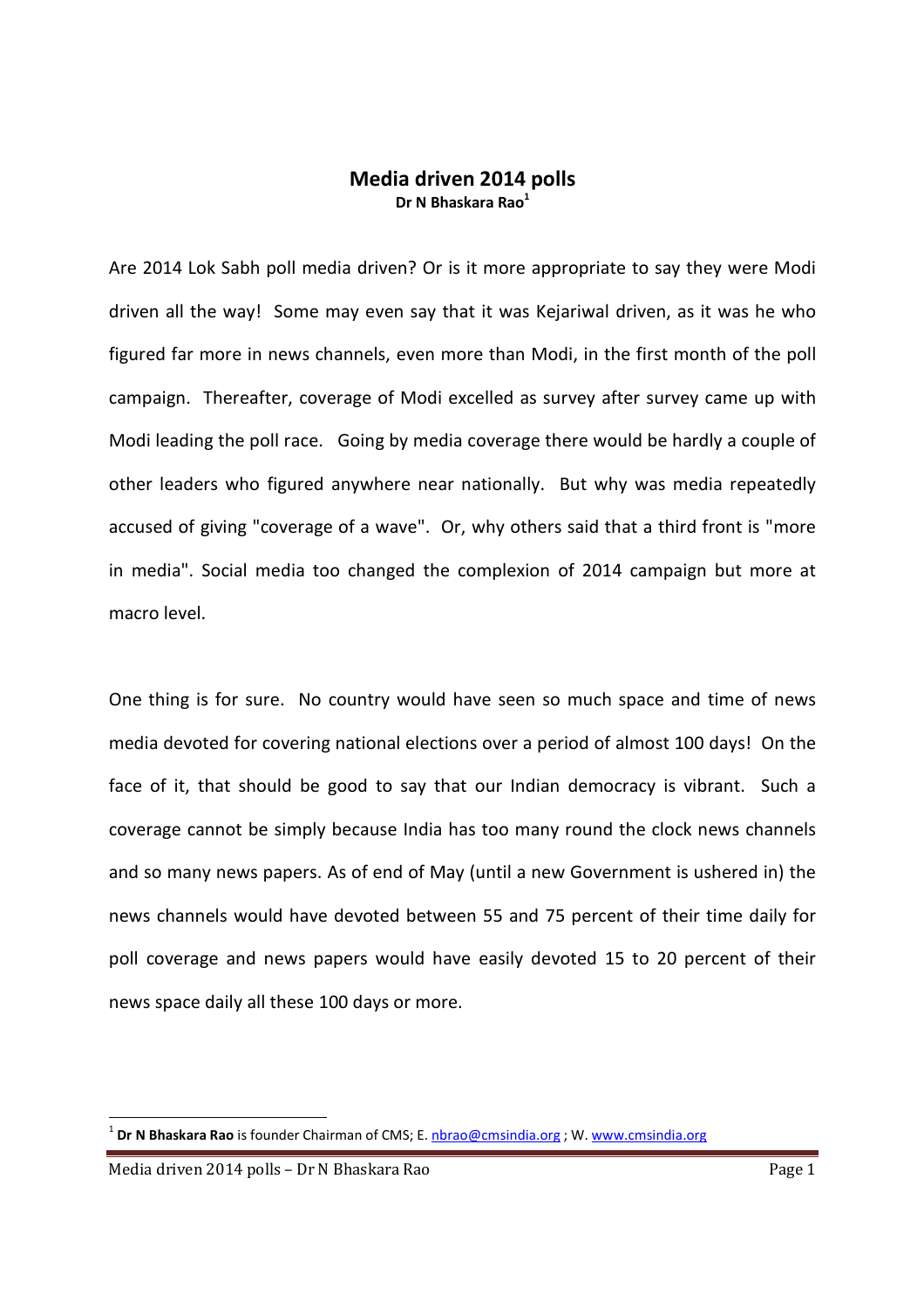And then never before Indian news media covered so many "opinion surveys" during these 100 days or more as if raining cats. That too at a time when such surveys have come under increased questioning on many counts, including their reliability and even relevance. That many surveys, with the kind of samples claimed, would have meant an expenditure of over Rs.1500 million (who would have paid is a different issue). But then one could say that is hardly anything since the overall expenditure involved in this 2014 Lok Sabha election would be over Rs. 30,000 crores! In fact, never before in Indian elections so much was spent on media and focused too, in support a candidate nominated for Prime Minister position.

The question is what difference has all such efforts of media made to make this 2014 Lok Sabha election truly a game changer for deepening democracy and ensuring good governance in the country. Have they made any? What is expected of such an extensive preoccupation with elections of a free and independent media of the country operating under intense competition? The least that is expected is that news media function conscious of the fact that free and fair elections are as important as a free and independent media is.

Even more pertinent is that there is no evidence that coverage of concerns of voter is any better now than before. But, on the other, 2014 election witnessed unprecedented war of words with hate speeches of lowest level even more at highest level of party leaders, hence as prominently in the media, the news channels appear as if all out to take advantage. With no commensurate coverage of basic concerns of voters, or